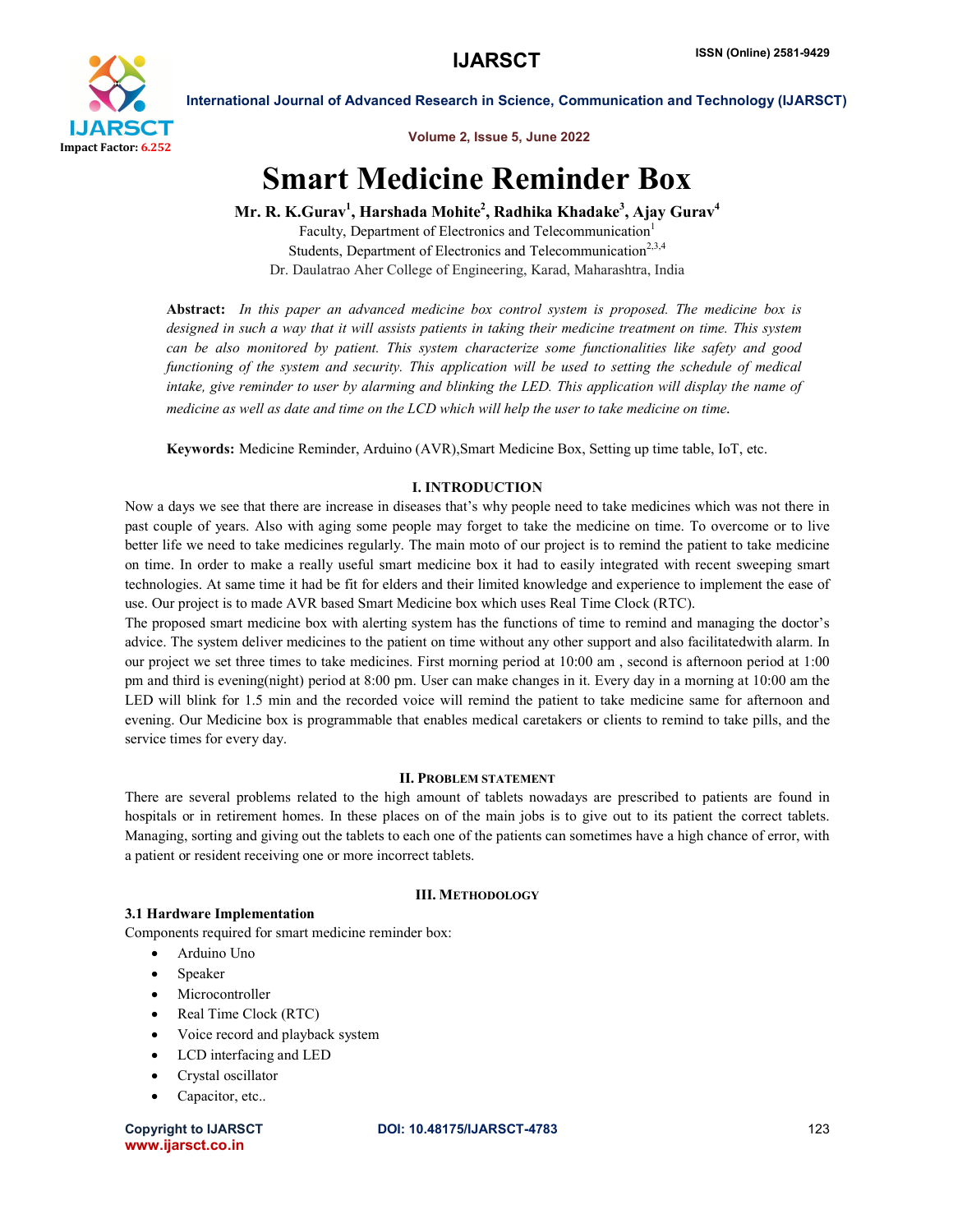

International Journal of Advanced Research in Science, Communication and Technology (IJARSCT)

### Volume 2, Issue 5, June 2022

Microcontroller: In our system we use an Automatic Voltage Regulator i.e. AVR microcontroller. AVR is an 8 bit microcontroller used for high speed signal processing operation inside an embedded system. It contain on chip central processing unit i.e. CPU, Read only memory i.e. ROM, Random access memory RAM, input or output unit etc. Most of the Arduino boards use a particular type of microcontroller which is AVR i.e. Atmega328 microcontroller.

Voice record and playback system: In the voice record and playback system you can record your voice and play the same voice whenever you need. The voice recorder circuit is used as automatic answering device.

There are mainly three modes in voice record and playback system:

- 1. Play back mode: By pressing the play back switch, the play mode is start from beginning of the message.
- 2. Standby mode: After completing the record or playback function the IC will enters into standby mode.
- 3. Recording: Press the switch M1 and speak through the mic or record the sound and then we see that LED will glow in recording mode.

Light Emitting Diode (LED): In our circuit we use three to four LED's. Three of them are used to detect which medicine patient have to take at that time. This three LED's are multicolour LED's. The purpose behind the multicolour LED is to gain attention of patient towards medicine box. LED has capacity of instant lighting and the ability to withstand frequent switching. In our system LED from each box will blink for 1.5 min which will show the patient a specific box from which medicine need to be taken at given time.

Liquid Crystal Display (LCD): LCD is one of the electronic display module used in various circuits. This display are mainly for multi segment LED and seven segment. LCD monitors tend to have better viewing angled and anti-glare than edge-lit LED's. In our system we used 16\*2 LCD module which is connected to AVR through a LCD interface IC or directly to its address and the data bus and few control pins. LCD shows the current time and date which RTC sends the data to LCD module. In our system LCD will display time date as well as name of medicine which patient have to take at that time so that there will be no confusion while taking the medicine.

Real Time Clock (RTC): RTC used to keep track of clock time and calendar date either in software or hardware. The main purpose of RTC is to provide accurate time and date which can be used for various application. In our system RTC is connected to Arduino which will give right time and date on LCD.

Speaker: Speaker will produce sound to hear by the listener and create surround sound. In our system speaker is one of the main device which will create sound and give remind to patient.

# 3.2 Software Implementation

In our system we use Arduino software. It is very easy to write program once you have thought of the ways to remind taking the medicine. We have used other peripherals like 16\*2 LCD display, RTC DS3232, so we first have to add/ include those libraries.

### IV. RESULT

The solution of this complication is supplemented by the development of an advanced technology supported medicine box called the smart medicine box.



Figure 1: Smart Medicine Reminder Box